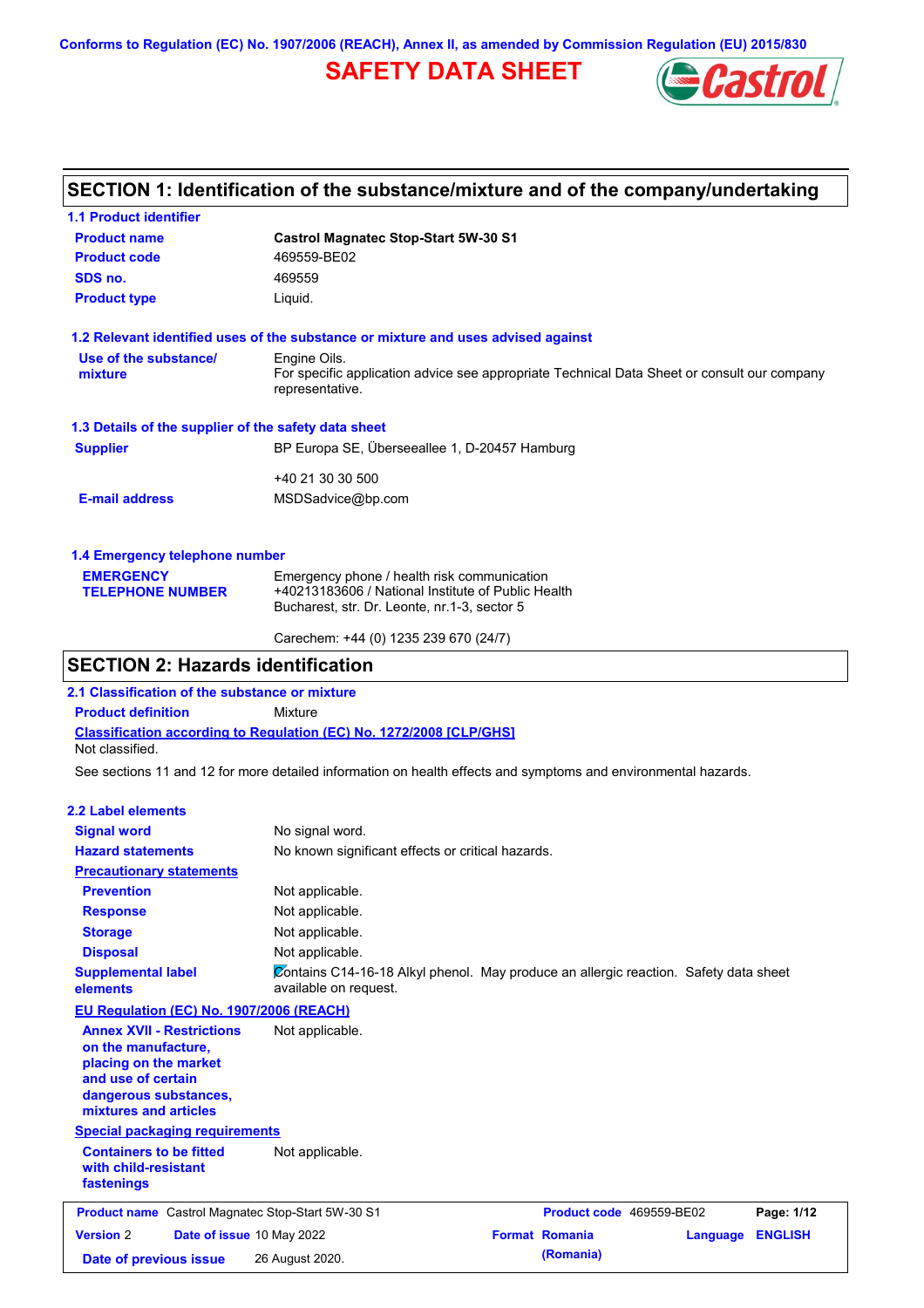## **SECTION 2: Hazards identification**

| <b>Tactile warning of danger</b>                                                                                         | Not applicable.                                                                                                                                                                                                          |
|--------------------------------------------------------------------------------------------------------------------------|--------------------------------------------------------------------------------------------------------------------------------------------------------------------------------------------------------------------------|
| 2.3 Other hazards                                                                                                        |                                                                                                                                                                                                                          |
| <b>Results of PBT and vPvB</b><br>assessment                                                                             | Product does not meet the criteria for PBT or vPvB according to Regulation (EC) No. 1907/2006,<br>Annex XIII.                                                                                                            |
| <b>Product meets the criteria</b><br>for PBT or vPvB according<br>to Regulation (EC) No.<br><b>1907/2006, Annex XIII</b> | This mixture does not contain any substances that are assessed to be a PBT or a vPvB.                                                                                                                                    |
| Other hazards which do<br>not result in classification                                                                   | Defatting to the skin.<br>USED ENGINE OILS<br>Used engine oil may contain hazardous components which have the potential to cause skin<br>cancer.<br>See Toxicological Information, section 11 of this Safety Data Sheet. |

## **SECTION 3: Composition/information on ingredients**

| <b>3.2 Mixtures</b>                                                                    |                                                                                                |               |                                               |             |
|----------------------------------------------------------------------------------------|------------------------------------------------------------------------------------------------|---------------|-----------------------------------------------|-------------|
| <b>Product definition</b><br>Mixture                                                   |                                                                                                |               |                                               |             |
| Mighly refined base oil (IP 346 DMSO extract < 3%). Proprietary performance additives. |                                                                                                |               |                                               |             |
| <b>Product/ingredient</b><br>name                                                      | <b>Identifiers</b>                                                                             | $\frac{9}{6}$ | <b>Regulation (EC) No.</b><br>1272/2008 [CLP] | <b>Type</b> |
| Lubricating oils (petroleum), $C20-50$ ,<br>hydrotreated neutral oil-based             | REACH #: 01-2119474889-13 ≥25 - ≤50<br>EC: 276-738-4<br>CAS: 72623-87-1<br>Index: 649-483-00-5 |               | Not classified.                               | $[2]$       |
| Lubricating oils (petroleum), C20-50,<br>hydrotreated neutral oil-based                | REACH #: 01-2119474889-13 ≥25 - ≤50<br>EC: 276-738-4<br>CAS: 72623-87-1<br>Index: 649-483-00-5 |               | Asp. Tox. 1, H304                             | [1] [2]     |
| Lubricating oils (petroleum), C24-50,<br>solvent-extd., dewaxed, hydrogenated          | REACH #: 01-2119489969-06<br>EC: 309-877-7<br>CAS: 101316-72-7<br>Index: 649-530-00-X          | ≤3            | Not classified.                               | $[2]$       |
| Distillates (petroleum), solvent-<br>dewaxed heavy paraffinic                          | REACH #: 01-2119471299-27<br>EC: 265-169-7<br>CAS: 64742-65-0<br>Index: 649-474-00-6           | ≤3            | Not classified.                               | $[2]$       |
| Distillates (petroleum), hydrotreated<br>heavy paraffinic                              | REACH #: 01-2119484627-25<br>EC: 265-157-1<br>CAS: 64742-54-7<br>Index: 649-467-00-8           | ึ ≤3          | Not classified.                               | [2]         |
| C14-16-18 Alkyl phenol                                                                 | REACH #: 01-2119498288-19                                                                      | $\leq 0.3$    | Skin Sens. 1B, H317<br>STOT RE 2, H373        | $[1]$       |

#### **See Section 16 for the full text of the H statements declared above.**

#### **Type**

[1] Substance classified with a health or environmental hazard

[2] Substance with a workplace exposure limit

[3] Substance meets the criteria for PBT according to Regulation (EC) No. 1907/2006, Annex XIII

[4] Substance meets the criteria for vPvB according to Regulation (EC) No. 1907/2006, Annex XIII

[5] Substance of equivalent concern

[6] Additional disclosure due to company policy

Occupational exposure limits, if available, are listed in Section 8.

| <b>Product name</b> Castrol Magnatec Stop-Start 5W-30 S1 |  | <b>Product code</b> 469559-BE02 |  | Page: 2/12            |                         |  |
|----------------------------------------------------------|--|---------------------------------|--|-----------------------|-------------------------|--|
| <b>Version 2</b>                                         |  | Date of issue 10 May 2022       |  | <b>Format Romania</b> | <b>Language ENGLISH</b> |  |
| Date of previous issue                                   |  | 26 August 2020.                 |  | (Romania)             |                         |  |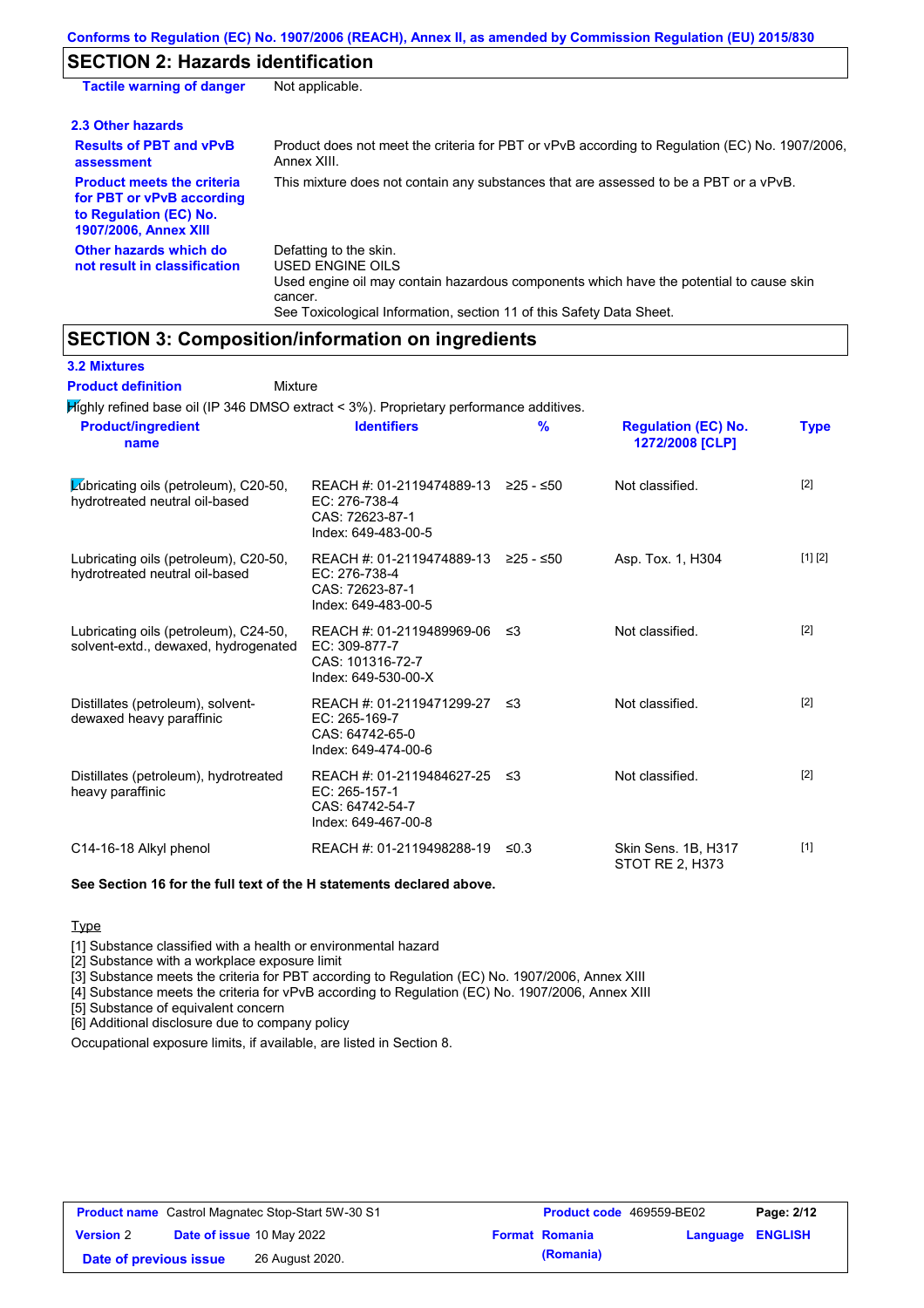## **SECTION 4: First aid measures**

| <b>4.1 Description of first aid measures</b> |                                                                                                                                                                                                                                                              |
|----------------------------------------------|--------------------------------------------------------------------------------------------------------------------------------------------------------------------------------------------------------------------------------------------------------------|
| <b>Eye contact</b>                           | In case of contact, immediately flush eyes with plenty of water for at least 15 minutes. Eyelids<br>should be held away from the eyeball to ensure thorough rinsing. Check for and remove any<br>contact lenses. Get medical attention.                      |
| <b>Skin contact</b>                          | Wash skin thoroughly with soap and water or use recognised skin cleanser. Remove<br>contaminated clothing and shoes. Wash clothing before reuse. Clean shoes thoroughly before<br>reuse. Get medical attention if irritation develops.                       |
| <b>Inhalation</b>                            | $\mathbf F$ inhaled, remove to fresh air. In case of inhalation of decomposition products in a fire,<br>symptoms may be delayed. The exposed person may need to be kept under medical<br>surveillance for 48 hours. Get medical attention if symptoms occur. |
| <b>Ingestion</b>                             | Do not induce vomiting unless directed to do so by medical personnel. Get medical attention if<br>symptoms occur.                                                                                                                                            |
| <b>Protection of first-aiders</b>            | No action shall be taken involving any personal risk or without suitable training.                                                                                                                                                                           |

#### **4.2 Most important symptoms and effects, both acute and delayed**

See Section 11 for more detailed information on health effects and symptoms.

| <b>Potential acute health effects</b> |                                                                                                                            |
|---------------------------------------|----------------------------------------------------------------------------------------------------------------------------|
| <b>Inhalation</b>                     | <b>Exposure to decomposition products may cause a health hazard. Serious effects may be</b><br>delayed following exposure. |
| <b>Ingestion</b>                      | No known significant effects or critical hazards.                                                                          |
| <b>Skin contact</b>                   | Defatting to the skin. May cause skin dryness and irritation.                                                              |
| Eye contact                           | No known significant effects or critical hazards.                                                                          |
|                                       | Delayed and immediate effects as well as chronic effects from short and long-term exposure                                 |
| <b>Inhalation</b>                     | Overexposure to the inhalation of airborne droplets or aerosols may cause irritation of the<br>respiratory tract.          |
| <b>Ingestion</b>                      | Ingestion of large quantities may cause nausea and diarrhoea.                                                              |
| <b>Skin contact</b>                   | Prolonged or repeated contact can defat the skin and lead to irritation and/or dermatitis.                                 |
| Eye contact                           | Potential risk of transient stinging or redness if accidental eye contact occurs.                                          |

#### **4.3 Indication of any immediate medical attention and special treatment needed**

Notes to physician **Treatment should in general be symptomatic and directed to relieving any effects.** In case of inhalation of decomposition products in a fire, symptoms may be delayed. The exposed person may need to be kept under medical surveillance for 48 hours.

## **SECTION 5: Firefighting measures**

| 5.1 Extinguishing media                                   |                                                                                                                                                                                                                                                                                                                                                                   |
|-----------------------------------------------------------|-------------------------------------------------------------------------------------------------------------------------------------------------------------------------------------------------------------------------------------------------------------------------------------------------------------------------------------------------------------------|
| <b>Suitable extinguishing</b><br>media                    | In case of fire, use foam, dry chemical or carbon dioxide extinguisher or spray.                                                                                                                                                                                                                                                                                  |
| <b>Unsuitable extinguishing</b><br>media                  | Do not use water jet. The use of a water jet may cause the fire to spread by splashing the<br>burning product.                                                                                                                                                                                                                                                    |
| 5.2 Special hazards arising from the substance or mixture |                                                                                                                                                                                                                                                                                                                                                                   |
| <b>Hazards from the</b><br>substance or mixture           | In a fire or if heated, a pressure increase will occur and the container may burst.                                                                                                                                                                                                                                                                               |
| <b>Hazardous combustion</b><br>products                   | Combustion products may include the following:<br>carbon oxides (CO, CO <sub>2</sub> ) (carbon monoxide, carbon dioxide)<br>metal oxide/oxides<br>nitrogen oxides (NO, NO <sub>2</sub> etc.)                                                                                                                                                                      |
| 5.3 Advice for firefighters                               |                                                                                                                                                                                                                                                                                                                                                                   |
| <b>Special precautions for</b><br>fire-fighters           | No action shall be taken involving any personal risk or without suitable training. Promptly<br>isolate the scene by removing all persons from the vicinity of the incident if there is a fire.                                                                                                                                                                    |
| <b>Special protective</b><br>equipment for fire-fighters  | Fire-fighters should wear appropriate protective equipment and self-contained breathing<br>apparatus (SCBA) with a full face-piece operated in positive pressure mode. Clothing for fire-<br>fighters (including helmets, protective boots and gloves) conforming to European standard EN<br>469 will provide a basic level of protection for chemical incidents. |

| <b>Product name</b> Castrol Magnatec Stop-Start 5W-30 S1 |  | <b>Product code</b> 469559-BE02  |  | Page: 3/12            |                  |  |
|----------------------------------------------------------|--|----------------------------------|--|-----------------------|------------------|--|
| <b>Version 2</b>                                         |  | <b>Date of issue 10 May 2022</b> |  | <b>Format Romania</b> | Language ENGLISH |  |
| Date of previous issue                                   |  | 26 August 2020.                  |  | (Romania)             |                  |  |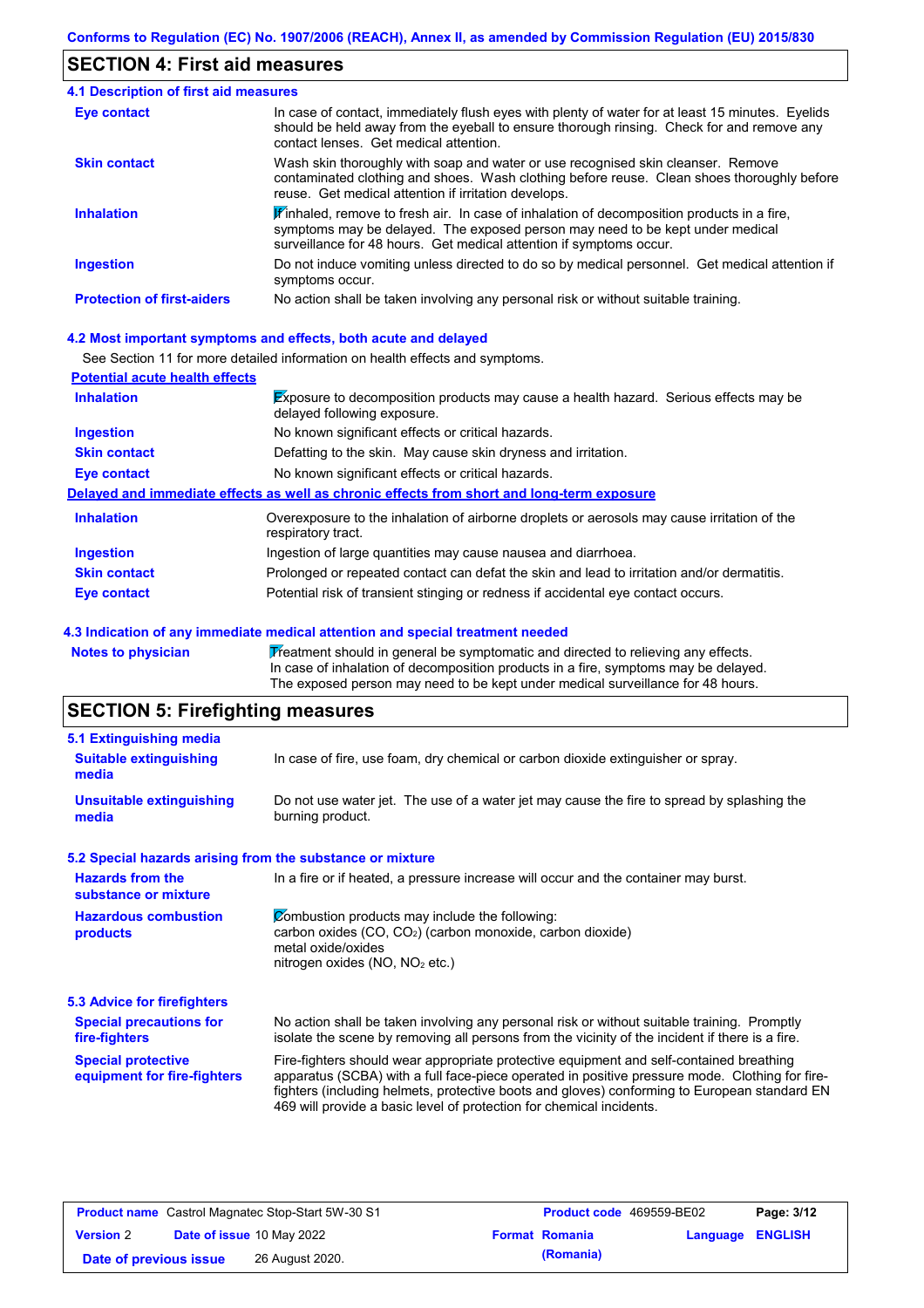## **SECTION 6: Accidental release measures**

|                                                          | 6.1 Personal precautions, protective equipment and emergency procedures                                                                                                                                                                                                                                                                                                                        |
|----------------------------------------------------------|------------------------------------------------------------------------------------------------------------------------------------------------------------------------------------------------------------------------------------------------------------------------------------------------------------------------------------------------------------------------------------------------|
| For non-emergency<br>personnel                           | No action shall be taken involving any personal risk or without suitable training. Evacuate<br>surrounding areas. Keep unnecessary and unprotected personnel from entering. Do not touch<br>or walk through spilt material. Floors may be slippery; use care to avoid falling. Put on<br>appropriate personal protective equipment.                                                            |
| For emergency responders                                 | If specialised clothing is required to deal with the spillage, take note of any information in<br>Section 8 on suitable and unsuitable materials. See also the information in "For non-<br>emergency personnel".                                                                                                                                                                               |
| <b>6.2 Environmental</b><br>precautions                  | Avoid dispersal of spilt material and runoff and contact with soil, waterways, drains and sewers.<br>Inform the relevant authorities if the product has caused environmental pollution (sewers,<br>waterways, soil or air).                                                                                                                                                                    |
| 6.3 Methods and material for containment and cleaning up |                                                                                                                                                                                                                                                                                                                                                                                                |
| <b>Small spill</b>                                       | Stop leak if without risk. Move containers from spill area. Absorb with an inert material and<br>place in an appropriate waste disposal container. Dispose of via a licensed waste disposal<br>contractor.                                                                                                                                                                                     |
| Large spill                                              | Stop leak if without risk. Move containers from spill area. Prevent entry into sewers, water<br>courses, basements or confined areas. Contain and collect spillage with non-combustible,<br>absorbent material e.g. sand, earth, vermiculite or diatomaceous earth and place in container<br>for disposal according to local regulations. Dispose of via a licensed waste disposal contractor. |
| 6.4 Reference to other<br><b>sections</b>                | See Section 1 for emergency contact information.<br>See Section 5 for firefighting measures.<br>See Section 8 for information on appropriate personal protective equipment.<br>See Section 12 for environmental precautions.<br>See Section 13 for additional waste treatment information.                                                                                                     |

## **SECTION 7: Handling and storage**

| 7.1 Precautions for safe handling                                                    |                                                                                                                                                                                                                                                                                                                                                                                                                                                                                          |
|--------------------------------------------------------------------------------------|------------------------------------------------------------------------------------------------------------------------------------------------------------------------------------------------------------------------------------------------------------------------------------------------------------------------------------------------------------------------------------------------------------------------------------------------------------------------------------------|
| <b>Protective measures</b>                                                           | Put on appropriate personal protective equipment.                                                                                                                                                                                                                                                                                                                                                                                                                                        |
| <b>Advice on general</b><br>occupational hygiene                                     | Eating, drinking and smoking should be prohibited in areas where this material is handled,<br>stored and processed. Wash thoroughly after handling. Remove contaminated clothing and<br>protective equipment before entering eating areas. See also Section 8 for additional<br>information on hygiene measures.                                                                                                                                                                         |
| <b>7.2 Conditions for safe</b><br>storage, including any<br><i>incompatibilities</i> | Store in accordance with local regulations. Store in a dry, cool and well-ventilated area, away<br>from incompatible materials (see Section 10). Keep away from heat and direct sunlight. Keep<br>container tightly closed and sealed until ready for use. Containers that have been opened must<br>be carefully resealed and kept upright to prevent leakage. Store and use only in equipment/<br>containers designed for use with this product. Do not store in unlabelled containers. |
| <b>Not suitable</b>                                                                  | Prolonged exposure to elevated temperature.                                                                                                                                                                                                                                                                                                                                                                                                                                              |
| 7.3 Specific end use(s)                                                              |                                                                                                                                                                                                                                                                                                                                                                                                                                                                                          |
| <b>Recommendations</b>                                                               | See section 1.2 and Exposure scenarios in annex, if applicable.                                                                                                                                                                                                                                                                                                                                                                                                                          |
|                                                                                      | <b>SECTION 8: Exposure controls/personal protection</b>                                                                                                                                                                                                                                                                                                                                                                                                                                  |
| <b>8.1 Control parameters</b>                                                        |                                                                                                                                                                                                                                                                                                                                                                                                                                                                                          |
| <b>Occupational exposure limits</b>                                                  |                                                                                                                                                                                                                                                                                                                                                                                                                                                                                          |

| <b>Product/ingredient name</b>                                                | <b>Exposure limit values</b>                                                                                                                                                                                |
|-------------------------------------------------------------------------------|-------------------------------------------------------------------------------------------------------------------------------------------------------------------------------------------------------------|
| Lubricating oils (petroleum), C20-50, hydrotreated<br>neutral oil-based       | HG 1218/2006 with subsequent modifications and additions<br>(Romania).<br>VLA: 5 mg/m <sup>3</sup> 8 hours. Issued/Revised: 10/2006<br>Short term: 10 mg/m <sup>3</sup> 15 minutes. Issued/Revised: 10/2006 |
| Lubricating oils (petroleum), C20-50, hydrotreated<br>neutral oil-based       | HG 1218/2006 with subsequent modifications and additions<br>(Romania).<br>VLA: 5 mg/m <sup>3</sup> 8 hours. Issued/Revised: 10/2006<br>Short term: 10 mg/m <sup>3</sup> 15 minutes. Issued/Revised: 10/2006 |
| Lubricating oils (petroleum), C24-50, solvent-extd.,<br>dewaxed, hydrogenated | HG 1218/2006 with subsequent modifications and additions<br>(Romania).<br>VLA: 5 mg/m <sup>3</sup> 8 hours. Issued/Revised: 10/2006<br>Short term: 10 mg/m <sup>3</sup> 15 minutes. Issued/Revised: 10/2006 |
| <b>Product name</b> Castrol Magnatec Stop-Start 5W-30 S1                      | <b>Product code</b> 469559-BE02<br>Page: 4/12                                                                                                                                                               |
| <b>Version 2</b><br><b>Date of issue 10 May 2022</b>                          | <b>Format Romania</b><br><b>ENGLISH</b><br>Language                                                                                                                                                         |
| 26 August 2020.<br>Date of previous issue                                     | (Romania)                                                                                                                                                                                                   |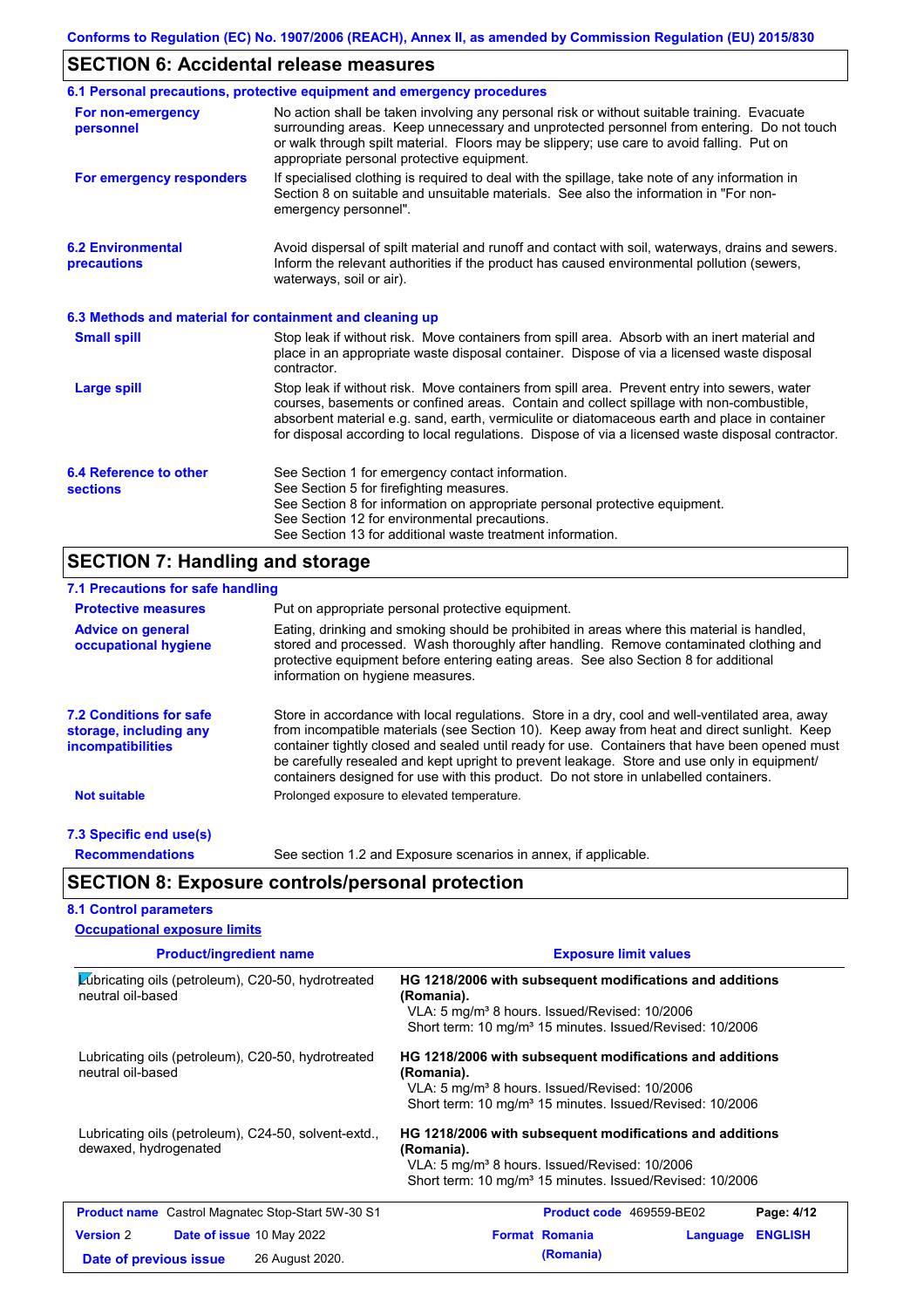## **SECTION 8: Exposure controls/personal protection**

| Distillates (petroleum), solvent-dewaxed heavy<br>paraffinic |                                                                                                                                                                                                                                                                                                                                                                                                                                                                                                                                                                                                                                                                                                                                                                                                                                                                                                                                                                                                                            | OLOTION 0. LAPOSUIG GONNOIS/PGISONUI PIONGHONI<br>HG 1218/2006 with subsequent modifications and additions<br>(Romania).                                                                                                                                                                                                                                                                                                                                                                                                                                                                                                                                                                                                                                                                                                                                                                                                                                                                                |  |  |  |
|--------------------------------------------------------------|----------------------------------------------------------------------------------------------------------------------------------------------------------------------------------------------------------------------------------------------------------------------------------------------------------------------------------------------------------------------------------------------------------------------------------------------------------------------------------------------------------------------------------------------------------------------------------------------------------------------------------------------------------------------------------------------------------------------------------------------------------------------------------------------------------------------------------------------------------------------------------------------------------------------------------------------------------------------------------------------------------------------------|---------------------------------------------------------------------------------------------------------------------------------------------------------------------------------------------------------------------------------------------------------------------------------------------------------------------------------------------------------------------------------------------------------------------------------------------------------------------------------------------------------------------------------------------------------------------------------------------------------------------------------------------------------------------------------------------------------------------------------------------------------------------------------------------------------------------------------------------------------------------------------------------------------------------------------------------------------------------------------------------------------|--|--|--|
|                                                              |                                                                                                                                                                                                                                                                                                                                                                                                                                                                                                                                                                                                                                                                                                                                                                                                                                                                                                                                                                                                                            | VLA: 5 mg/m <sup>3</sup> 8 hours. Issued/Revised: 10/2006<br>Short term: 10 mg/m <sup>3</sup> 15 minutes. Issued/Revised: 10/2006                                                                                                                                                                                                                                                                                                                                                                                                                                                                                                                                                                                                                                                                                                                                                                                                                                                                       |  |  |  |
|                                                              |                                                                                                                                                                                                                                                                                                                                                                                                                                                                                                                                                                                                                                                                                                                                                                                                                                                                                                                                                                                                                            | Distillates (petroleum), hydrotreated heavy paraffinic HG 1218/2006 with subsequent modifications and additions<br>(Romania).                                                                                                                                                                                                                                                                                                                                                                                                                                                                                                                                                                                                                                                                                                                                                                                                                                                                           |  |  |  |
|                                                              |                                                                                                                                                                                                                                                                                                                                                                                                                                                                                                                                                                                                                                                                                                                                                                                                                                                                                                                                                                                                                            | VLA: 5 mg/m <sup>3</sup> 8 hours. Issued/Revised: 10/2006<br>Short term: 10 mg/m <sup>3</sup> 15 minutes. Issued/Revised: 10/2006                                                                                                                                                                                                                                                                                                                                                                                                                                                                                                                                                                                                                                                                                                                                                                                                                                                                       |  |  |  |
| quidance only.                                               |                                                                                                                                                                                                                                                                                                                                                                                                                                                                                                                                                                                                                                                                                                                                                                                                                                                                                                                                                                                                                            | Whilst specific OELs for certain components may be shown in this section, other components may be present in any mist,<br>vapour or dust produced. Therefore, the specific OELs may not be applicable to the product as a whole and are provided for                                                                                                                                                                                                                                                                                                                                                                                                                                                                                                                                                                                                                                                                                                                                                    |  |  |  |
| <b>Recommended monitoring</b><br>procedures                  | If this product contains ingredients with exposure limits, personal, workplace atmosphere or<br>biological monitoring may be required to determine the effectiveness of the ventilation or other<br>control measures and/or the necessity to use respiratory protective equipment. Reference<br>should be made to monitoring standards, such as the following: European Standard EN 689<br>(Workplace atmospheres - Guidance for the assessment of exposure by inhalation to chemical<br>agents for comparison with limit values and measurement strategy) European Standard EN<br>14042 (Workplace atmospheres - Guide for the application and use of procedures for the<br>assessment of exposure to chemical and biological agents) European Standard EN 482<br>(Workplace atmospheres - General requirements for the performance of procedures for the<br>measurement of chemical agents) Reference to national guidance documents for methods for<br>the determination of hazardous substances will also be required. |                                                                                                                                                                                                                                                                                                                                                                                                                                                                                                                                                                                                                                                                                                                                                                                                                                                                                                                                                                                                         |  |  |  |
| <b>Derived No Effect Level</b><br>No DNELs/DMELs available.  |                                                                                                                                                                                                                                                                                                                                                                                                                                                                                                                                                                                                                                                                                                                                                                                                                                                                                                                                                                                                                            |                                                                                                                                                                                                                                                                                                                                                                                                                                                                                                                                                                                                                                                                                                                                                                                                                                                                                                                                                                                                         |  |  |  |
| <b>Predicted No Effect Concentration</b>                     |                                                                                                                                                                                                                                                                                                                                                                                                                                                                                                                                                                                                                                                                                                                                                                                                                                                                                                                                                                                                                            |                                                                                                                                                                                                                                                                                                                                                                                                                                                                                                                                                                                                                                                                                                                                                                                                                                                                                                                                                                                                         |  |  |  |
| No PNECs available                                           |                                                                                                                                                                                                                                                                                                                                                                                                                                                                                                                                                                                                                                                                                                                                                                                                                                                                                                                                                                                                                            |                                                                                                                                                                                                                                                                                                                                                                                                                                                                                                                                                                                                                                                                                                                                                                                                                                                                                                                                                                                                         |  |  |  |
| <b>8.2 Exposure controls</b>                                 |                                                                                                                                                                                                                                                                                                                                                                                                                                                                                                                                                                                                                                                                                                                                                                                                                                                                                                                                                                                                                            |                                                                                                                                                                                                                                                                                                                                                                                                                                                                                                                                                                                                                                                                                                                                                                                                                                                                                                                                                                                                         |  |  |  |
| <b>Appropriate engineering</b><br><b>controls</b>            |                                                                                                                                                                                                                                                                                                                                                                                                                                                                                                                                                                                                                                                                                                                                                                                                                                                                                                                                                                                                                            | Provide exhaust ventilation or other engineering controls to keep the relevant airborne<br>concentrations below their respective occupational exposure limits.<br>All activities involving chemicals should be assessed for their risks to health, to ensure<br>exposures are adequately controlled. Personal protective equipment should only be considered<br>after other forms of control measures (e.g. engineering controls) have been suitably evaluated.<br>Personal protective equipment should conform to appropriate standards, be suitable for use, be<br>kept in good condition and properly maintained.<br>Your supplier of personal protective equipment should be consulted for advice on selection and<br>appropriate standards. For further information contact your national organisation for standards.<br>The final choice of protective equipment will depend upon a risk assessment. It is important to<br>ensure that all items of personal protective equipment are compatible. |  |  |  |
| <b>Individual protection measures</b>                        |                                                                                                                                                                                                                                                                                                                                                                                                                                                                                                                                                                                                                                                                                                                                                                                                                                                                                                                                                                                                                            |                                                                                                                                                                                                                                                                                                                                                                                                                                                                                                                                                                                                                                                                                                                                                                                                                                                                                                                                                                                                         |  |  |  |
| <b>Hygiene measures</b>                                      |                                                                                                                                                                                                                                                                                                                                                                                                                                                                                                                                                                                                                                                                                                                                                                                                                                                                                                                                                                                                                            | Wash hands, forearms and face thoroughly after handling chemical products, before eating,<br>smoking and using the lavatory and at the end of the working period. Ensure that eyewash<br>stations and safety showers are close to the workstation location.                                                                                                                                                                                                                                                                                                                                                                                                                                                                                                                                                                                                                                                                                                                                             |  |  |  |
| <b>Respiratory protection</b>                                | of the working conditions.                                                                                                                                                                                                                                                                                                                                                                                                                                                                                                                                                                                                                                                                                                                                                                                                                                                                                                                                                                                                 | In case of insufficient ventilation, wear suitable respiratory equipment.<br>The correct choice of respiratory protection depends upon the chemicals being handled, the<br>conditions of work and use, and the condition of the respiratory equipment. Safety procedures<br>should be developed for each intended application. Respiratory protection equipment should<br>therefore be chosen in consultation with the supplier/manufacturer and with a full assessment                                                                                                                                                                                                                                                                                                                                                                                                                                                                                                                                 |  |  |  |
| <b>Eye/face protection</b><br><b>Skin protection</b>         | Safety glasses with side shields.                                                                                                                                                                                                                                                                                                                                                                                                                                                                                                                                                                                                                                                                                                                                                                                                                                                                                                                                                                                          |                                                                                                                                                                                                                                                                                                                                                                                                                                                                                                                                                                                                                                                                                                                                                                                                                                                                                                                                                                                                         |  |  |  |
| <b>Hand protection</b>                                       | <b>General Information:</b>                                                                                                                                                                                                                                                                                                                                                                                                                                                                                                                                                                                                                                                                                                                                                                                                                                                                                                                                                                                                |                                                                                                                                                                                                                                                                                                                                                                                                                                                                                                                                                                                                                                                                                                                                                                                                                                                                                                                                                                                                         |  |  |  |
|                                                              |                                                                                                                                                                                                                                                                                                                                                                                                                                                                                                                                                                                                                                                                                                                                                                                                                                                                                                                                                                                                                            | Because specific work environments and material handling practices vary, safety procedures<br>should be developed for each intended application. The correct choice of protective gloves<br>depends upon the chemicals being handled, and the conditions of work and use. Most gloves<br>provide protection for only a limited time before they must be discarded and replaced (even the<br>best chemically resistant gloves will break down after repeated chemical exposures).                                                                                                                                                                                                                                                                                                                                                                                                                                                                                                                        |  |  |  |
|                                                              |                                                                                                                                                                                                                                                                                                                                                                                                                                                                                                                                                                                                                                                                                                                                                                                                                                                                                                                                                                                                                            | Gloves should be chosen in consultation with the supplier / manufacturer and taking account of<br>a full assessment of the working conditions.                                                                                                                                                                                                                                                                                                                                                                                                                                                                                                                                                                                                                                                                                                                                                                                                                                                          |  |  |  |
|                                                              | Recommended: Nitrile gloves.                                                                                                                                                                                                                                                                                                                                                                                                                                                                                                                                                                                                                                                                                                                                                                                                                                                                                                                                                                                               |                                                                                                                                                                                                                                                                                                                                                                                                                                                                                                                                                                                                                                                                                                                                                                                                                                                                                                                                                                                                         |  |  |  |

|                        | <b>Product name</b> Castrol Magnatec Stop-Start 5W-30 S1 | Product code 469559-BE02 |                  | Page: 5/12 |
|------------------------|----------------------------------------------------------|--------------------------|------------------|------------|
| <b>Version</b> 2       | <b>Date of issue 10 May 2022</b>                         | <b>Format Romania</b>    | Language ENGLISH |            |
| Date of previous issue | 26 August 2020.                                          | (Romania)                |                  |            |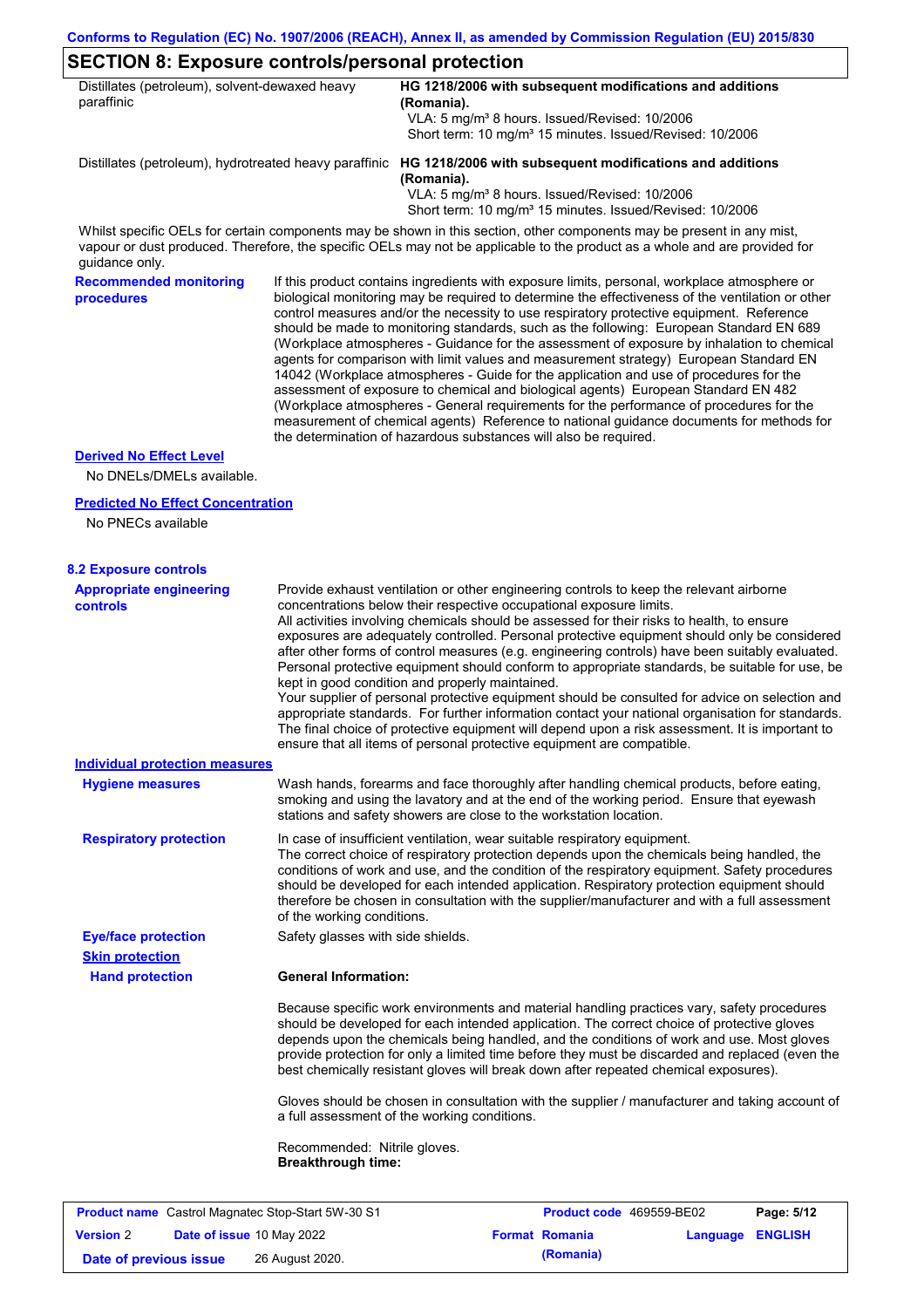# **SECTION 8: Exposure controls/personal protection**

|                                                  | Breakthrough time data are generated by glove manufacturers under laboratory test conditions<br>and represent how long a glove can be expected to provide effective permeation resistance. It<br>is important when following breakthrough time recommendations that actual workplace<br>conditions are taken into account. Always consult with your glove supplier for up-to-date<br>technical information on breakthrough times for the recommended glove type.<br>Our recommendations on the selection of gloves are as follows:                                                                                                                |
|--------------------------------------------------|---------------------------------------------------------------------------------------------------------------------------------------------------------------------------------------------------------------------------------------------------------------------------------------------------------------------------------------------------------------------------------------------------------------------------------------------------------------------------------------------------------------------------------------------------------------------------------------------------------------------------------------------------|
|                                                  | Continuous contact:                                                                                                                                                                                                                                                                                                                                                                                                                                                                                                                                                                                                                               |
|                                                  | Gloves with a minimum breakthrough time of 240 minutes, or >480 minutes if suitable gloves<br>can be obtained.<br>If suitable gloves are not available to offer that level of protection, gloves with shorter<br>breakthrough times may be acceptable as long as appropriate glove maintenance and<br>replacement regimes are determined and adhered to.                                                                                                                                                                                                                                                                                          |
|                                                  | Short-term / splash protection:                                                                                                                                                                                                                                                                                                                                                                                                                                                                                                                                                                                                                   |
|                                                  | Recommended breakthrough times as above.<br>It is recognised that for short-term, transient exposures, gloves with shorter breakthrough times<br>may commonly be used. Therefore, appropriate maintenance and replacement regimes must<br>be determined and rigorously followed.                                                                                                                                                                                                                                                                                                                                                                  |
|                                                  | <b>Glove Thickness:</b>                                                                                                                                                                                                                                                                                                                                                                                                                                                                                                                                                                                                                           |
|                                                  | For general applications, we recommend gloves with a thickness typically greater than 0.35 mm.                                                                                                                                                                                                                                                                                                                                                                                                                                                                                                                                                    |
|                                                  | It should be emphasised that glove thickness is not necessarily a good predictor of glove<br>resistance to a specific chemical, as the permeation efficiency of the glove will be dependent<br>on the exact composition of the glove material. Therefore, glove selection should also be based<br>on consideration of the task requirements and knowledge of breakthrough times.<br>Glove thickness may also vary depending on the glove manufacturer, the glove type and the<br>glove model. Therefore, the manufacturers' technical data should always be taken into account<br>to ensure selection of the most appropriate glove for the task. |
|                                                  | Note: Depending on the activity being conducted, gloves of varying thickness may be required<br>for specific tasks. For example:                                                                                                                                                                                                                                                                                                                                                                                                                                                                                                                  |
|                                                  | • Thinner gloves (down to 0.1 mm or less) may be required where a high degree of manual<br>dexterity is needed. However, these gloves are only likely to give short duration protection and<br>would normally be just for single use applications, then disposed of.                                                                                                                                                                                                                                                                                                                                                                              |
|                                                  | • Thicker gloves (up to 3 mm or more) may be required where there is a mechanical (as well<br>as a chemical) risk i.e. where there is abrasion or puncture potential.                                                                                                                                                                                                                                                                                                                                                                                                                                                                             |
| <b>Skin and body</b>                             | Use of protective clothing is good industrial practice.<br>Personal protective equipment for the body should be selected based on the task being<br>performed and the risks involved and should be approved by a specialist before handling this<br>product.                                                                                                                                                                                                                                                                                                                                                                                      |
|                                                  | Cotton or polyester/cotton overalls will only provide protection against light superficial<br>contamination that will not soak through to the skin. Overalls should be laundered on a regular<br>basis. When the risk of skin exposure is high (e.g. when cleaning up spillages or if there is a<br>risk of splashing) then chemical resistant aprons and/or impervious chemical suits and boots<br>will be required.                                                                                                                                                                                                                             |
| <b>Refer to standards:</b>                       | Respiratory protection: EN 529<br>Gloves: EN 420, EN 374<br>Eye protection: EN 166<br>Filtering half-mask: EN 149<br>Filtering half-mask with valve: EN 405<br>Half-mask: EN 140 plus filter<br>Full-face mask: EN 136 plus filter<br>Particulate filters: EN 143<br>Gas/combined filters: EN 14387                                                                                                                                                                                                                                                                                                                                               |
| <b>Environmental exposure</b><br><b>controls</b> | Emissions from ventilation or work process equipment should be checked to ensure they<br>comply with the requirements of environmental protection legislation. In some cases, fume<br>scrubbers, filters or engineering modifications to the process equipment will be necessary to<br>reduce emissions to acceptable levels.                                                                                                                                                                                                                                                                                                                     |

|                        | <b>Product name</b> Castrol Magnatec Stop-Start 5W-30 S1 | <b>Product code</b> 469559-BE02 |                         | Page: 6/12 |
|------------------------|----------------------------------------------------------|---------------------------------|-------------------------|------------|
| <b>Version 2</b>       | Date of issue 10 May 2022                                | <b>Format Romania</b>           | <b>Language ENGLISH</b> |            |
| Date of previous issue | 26 August 2020.                                          | (Romania)                       |                         |            |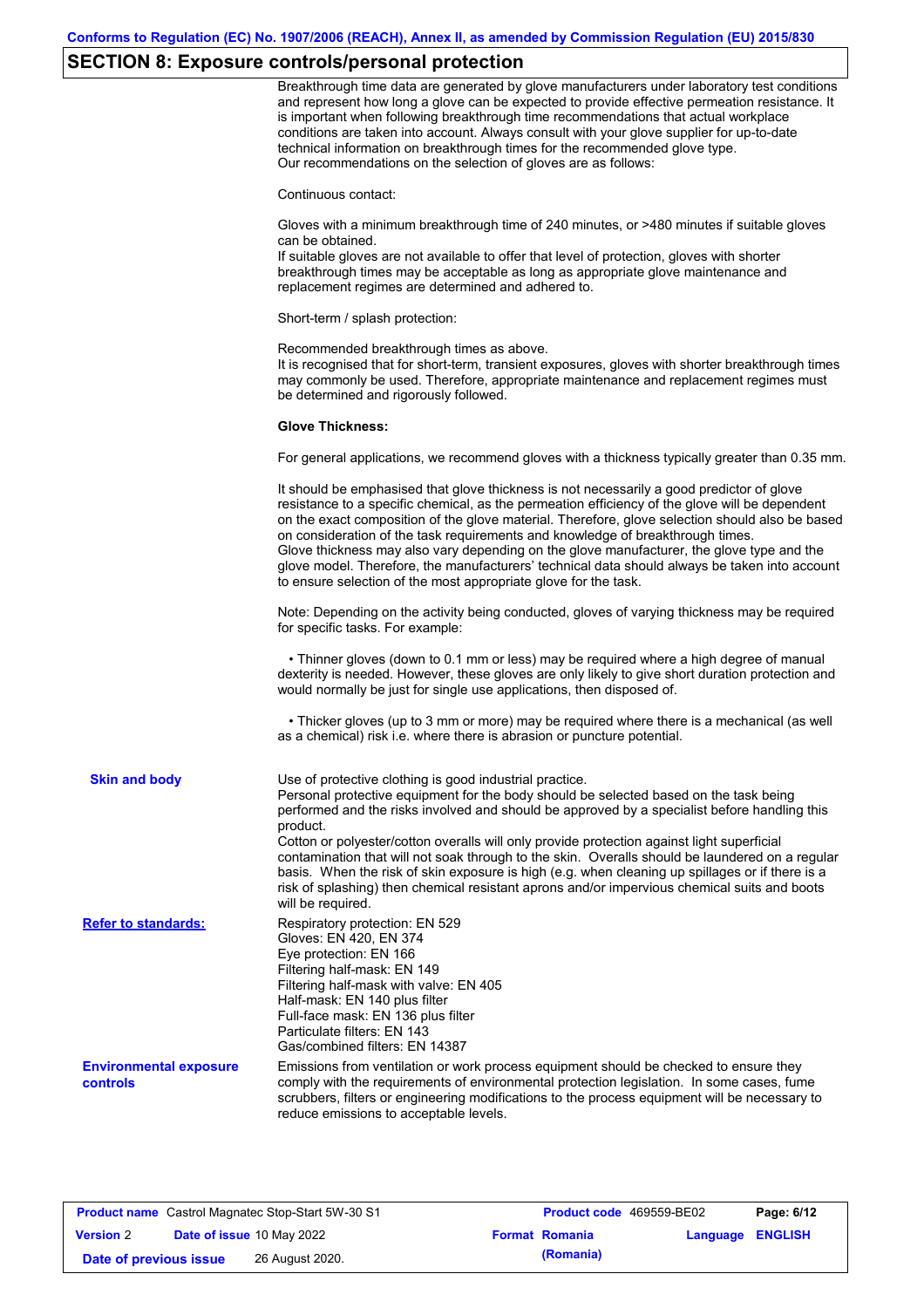## **SECTION 9: Physical and chemical properties**

The conditions of measurement of all properties are at standard temperature and pressure unless otherwise indicated.

### **9.1 Information on basic physical and chemical properties**

| <b>Appearance</b>                               |                                              |
|-------------------------------------------------|----------------------------------------------|
| <b>Physical state</b>                           | Liquid.                                      |
| <b>Colour</b>                                   | Amber. [Light]                               |
| <b>Odour</b>                                    | Not available.                               |
| <b>Odour threshold</b>                          | Not available.                               |
| pH                                              | Mot applicable.                              |
| <b>Melting point/freezing point</b>             | Not available.                               |
| Initial boiling point and boiling<br>range      | Not available.                               |
| <b>Pour point</b>                               | -46 $^{\circ}$ C                             |
| <b>Flash point</b>                              | Closed cup: 209°C (408.2°F) [Pensky-Martens] |
| <b>Evaporation rate</b>                         | Not available.                               |
| <b>Flammability (solid, gas)</b>                | Not available.                               |
| Upper/lower flammability or<br>explosive limits | Not available.                               |

**Vapour pressure**

Not available.

|                                                   |                                                                                                                           | Vapour Pressure at 20°C |          |                    | Vapour pressure at 50°C |               |               |
|---------------------------------------------------|---------------------------------------------------------------------------------------------------------------------------|-------------------------|----------|--------------------|-------------------------|---------------|---------------|
|                                                   | <b>Ingredient name</b>                                                                                                    | mm Hg kPa               |          | <b>Method</b>      | mm<br>Hg                | kPa           | <b>Method</b> |
|                                                   | Lubricating oils<br>(petroleum), C20-50,<br>hydrotreated neutral oil-<br>based                                            | < 0.08                  | < 0.011  | <b>ASTM D 5191</b> |                         |               |               |
|                                                   | Lubricating oils<br>(petroleum), C20-50,<br>hydrotreated neutral oil-<br>based                                            | < 0.08                  | < 0.011  | <b>ASTM D 5191</b> |                         |               |               |
|                                                   | bis(nonylphenyl)amine                                                                                                     | < 0.01                  | < 0.0013 | EU A.4             | 0                       | $\Omega$      | EU A.4        |
|                                                   | Distillates (petroleum),<br>solvent-dewaxed<br>heavy paraffinic                                                           | < 0.08                  | < 0.011  | <b>ASTM D 5191</b> |                         |               |               |
|                                                   | Distillates (petroleum),<br>hydrotreated heavy<br>paraffinic                                                              | < 0.08                  | < 0.011  | <b>ASTM D 5191</b> |                         |               |               |
| <b>Vapour density</b>                             | Not available.                                                                                                            |                         |          |                    |                         |               |               |
| <b>Relative density</b>                           | Not available.                                                                                                            |                         |          |                    |                         |               |               |
| <b>Density</b>                                    | <1000 kg/m <sup>3</sup> (<1 g/cm <sup>3</sup> ) at 15 <sup>°</sup> C                                                      |                         |          |                    |                         |               |               |
| <b>Solubility(ies)</b>                            | insoluble in water.                                                                                                       |                         |          |                    |                         |               |               |
| <b>Partition coefficient: n-octanol/</b><br>water | Not applicable.                                                                                                           |                         |          |                    |                         |               |               |
| <b>Auto-ignition temperature</b>                  | <b>Ingredient name</b>                                                                                                    |                         | °C       | °F                 |                         | <b>Method</b> |               |
|                                                   | bis(nonylphenyl)amine                                                                                                     |                         | 440      | 824                |                         | EU A.15       |               |
| <b>Decomposition temperature</b>                  | Not available.                                                                                                            |                         |          |                    |                         |               |               |
| <b>Viscosity</b>                                  | Kinematic: 59.9 mm <sup>2</sup> /s (59.9 cSt) at $40^{\circ}$ C<br>Kinematic: 10.3 mm <sup>2</sup> /s (10.3 cSt) at 100°C |                         |          |                    |                         |               |               |
| <b>Explosive properties</b>                       | Not available.                                                                                                            |                         |          |                    |                         |               |               |
| <b>Oxidising properties</b>                       | Not available.                                                                                                            |                         |          |                    |                         |               |               |
| <b>Particle characteristics</b>                   |                                                                                                                           |                         |          |                    |                         |               |               |
| <b>Median particle size</b>                       | Not applicable.                                                                                                           |                         |          |                    |                         |               |               |

**9.2 Other information**

No additional information.

**Product name** Castrol Magnatec Stop-Start 5W-30 S1 **Product code** 469559-BE02 **Page: 7/12 Version** 2 **Date of issue** 10 May 2022 **Format Romania Language ENGLISH Date of previous issue (Romania)** 26 August 2020.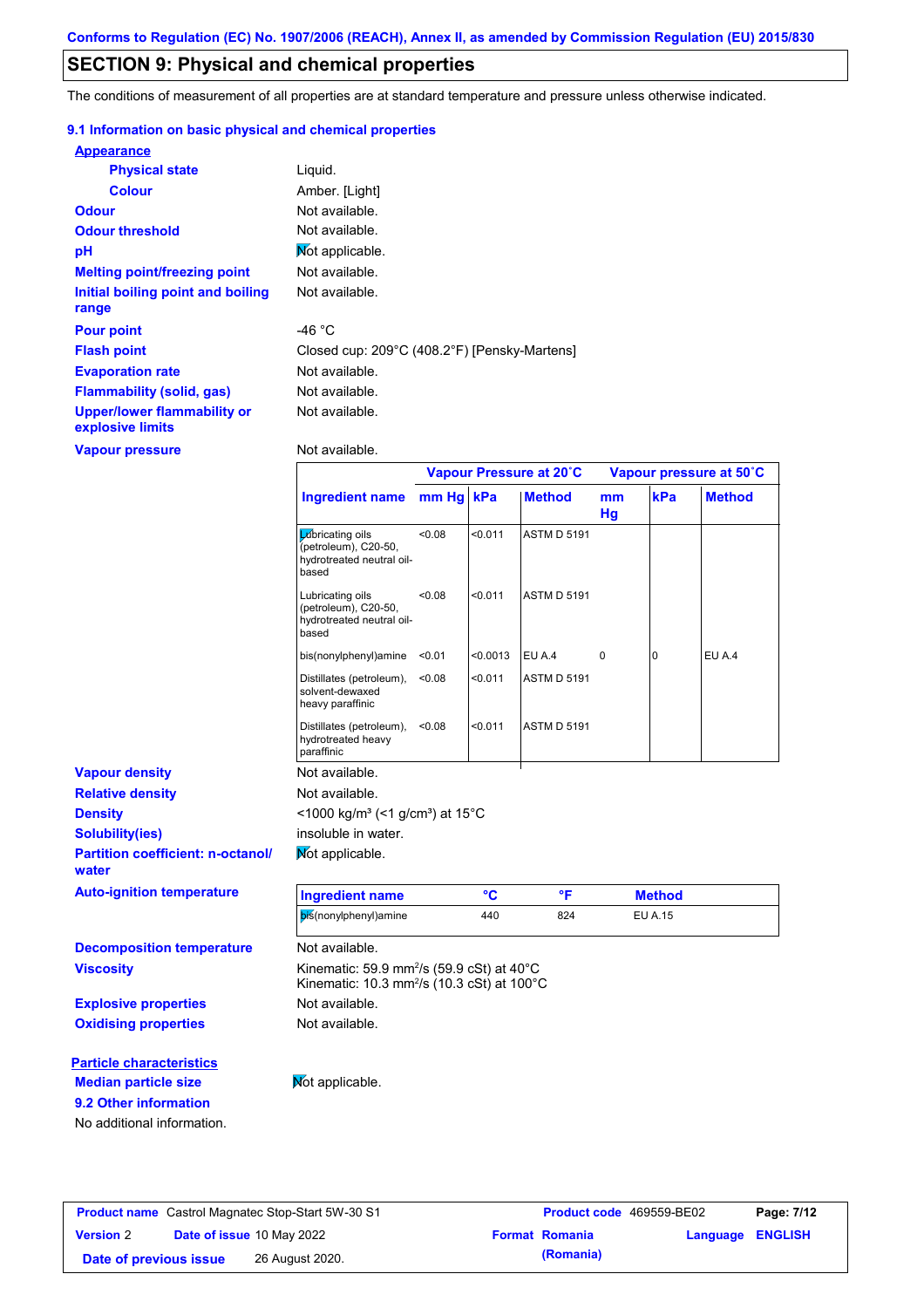| <b>SECTION 10: Stability and reactivity</b>     |                                                                                                                                                                         |
|-------------------------------------------------|-------------------------------------------------------------------------------------------------------------------------------------------------------------------------|
| <b>10.1 Reactivity</b>                          | No specific test data available for this product. Refer to Conditions to avoid and Incompatible<br>materials for additional information.                                |
| <b>10.2 Chemical stability</b>                  | The product is stable.                                                                                                                                                  |
| 10.3 Possibility of<br>hazardous reactions      | Under normal conditions of storage and use, hazardous reactions will not occur.<br>Under normal conditions of storage and use, hazardous polymerisation will not occur. |
| <b>10.4 Conditions to avoid</b>                 | Avoid all possible sources of ignition (spark or flame).                                                                                                                |
| 10.5 Incompatible materials                     | Reactive or incompatible with the following materials: oxidising materials.                                                                                             |
| <b>10.6 Hazardous</b><br>decomposition products | Under normal conditions of storage and use, hazardous decomposition products should not be<br>produced.                                                                 |
| <b>AMAMIALL JJ</b>                              |                                                                                                                                                                         |

## **SECTION 11: Toxicological information**

## **11.1 Information on toxicological effects**

| <b>Acute toxicity estimates</b> |  |
|---------------------------------|--|
|                                 |  |

 $\mathbf{r}$ 

| <b>Product/ingredient name</b>                                                             |                                                                                                                                                                                                                                                                                                                                                                                                                 | Oral (mg/<br>kg)                                                                                                    | <b>Dermal</b><br>(mg/kg) | <b>Inhalation</b><br>(gases)<br>(ppm) | <b>Inhalation</b><br>(vapours)<br>(mg/l) | <b>Inhalation</b><br>(dusts<br>and mists)<br>(mg/l) |
|--------------------------------------------------------------------------------------------|-----------------------------------------------------------------------------------------------------------------------------------------------------------------------------------------------------------------------------------------------------------------------------------------------------------------------------------------------------------------------------------------------------------------|---------------------------------------------------------------------------------------------------------------------|--------------------------|---------------------------------------|------------------------------------------|-----------------------------------------------------|
| Long chain alkyl phenol                                                                    |                                                                                                                                                                                                                                                                                                                                                                                                                 | 2500                                                                                                                | N/A                      | N/A                                   | N/A                                      | N/A                                                 |
| <b>Information on likely</b><br>routes of exposure                                         | Routes of entry anticipated: Dermal, Inhalation.                                                                                                                                                                                                                                                                                                                                                                |                                                                                                                     |                          |                                       |                                          |                                                     |
| <b>Potential acute health effects</b>                                                      |                                                                                                                                                                                                                                                                                                                                                                                                                 |                                                                                                                     |                          |                                       |                                          |                                                     |
| <b>Inhalation</b>                                                                          |                                                                                                                                                                                                                                                                                                                                                                                                                 | Exposure to decomposition products may cause a health hazard. Serious effects may be<br>delayed following exposure. |                          |                                       |                                          |                                                     |
| <b>Ingestion</b>                                                                           | No known significant effects or critical hazards.                                                                                                                                                                                                                                                                                                                                                               |                                                                                                                     |                          |                                       |                                          |                                                     |
| <b>Skin contact</b>                                                                        | Defatting to the skin. May cause skin dryness and irritation.                                                                                                                                                                                                                                                                                                                                                   |                                                                                                                     |                          |                                       |                                          |                                                     |
| <b>Eye contact</b>                                                                         | No known significant effects or critical hazards.                                                                                                                                                                                                                                                                                                                                                               |                                                                                                                     |                          |                                       |                                          |                                                     |
| <b>Symptoms related to the physical, chemical and toxicological characteristics</b>        |                                                                                                                                                                                                                                                                                                                                                                                                                 |                                                                                                                     |                          |                                       |                                          |                                                     |
| <b>Inhalation</b>                                                                          | No specific data.                                                                                                                                                                                                                                                                                                                                                                                               |                                                                                                                     |                          |                                       |                                          |                                                     |
| <b>Ingestion</b>                                                                           | No specific data.                                                                                                                                                                                                                                                                                                                                                                                               |                                                                                                                     |                          |                                       |                                          |                                                     |
| <b>Skin contact</b>                                                                        | irritation<br>dryness<br>cracking                                                                                                                                                                                                                                                                                                                                                                               | Adverse symptoms may include the following:                                                                         |                          |                                       |                                          |                                                     |
| <b>Eye contact</b>                                                                         | No specific data.                                                                                                                                                                                                                                                                                                                                                                                               |                                                                                                                     |                          |                                       |                                          |                                                     |
| Delayed and immediate effects as well as chronic effects from short and long-term exposure |                                                                                                                                                                                                                                                                                                                                                                                                                 |                                                                                                                     |                          |                                       |                                          |                                                     |
| <b>Inhalation</b>                                                                          | respiratory tract.                                                                                                                                                                                                                                                                                                                                                                                              | Overexposure to the inhalation of airborne droplets or aerosols may cause irritation of the                         |                          |                                       |                                          |                                                     |
| <b>Ingestion</b>                                                                           | Ingestion of large quantities may cause nausea and diarrhoea.                                                                                                                                                                                                                                                                                                                                                   |                                                                                                                     |                          |                                       |                                          |                                                     |
| <b>Skin contact</b>                                                                        | Prolonged or repeated contact can defat the skin and lead to irritation and/or dermatitis.                                                                                                                                                                                                                                                                                                                      |                                                                                                                     |                          |                                       |                                          |                                                     |
| <b>Eye contact</b>                                                                         |                                                                                                                                                                                                                                                                                                                                                                                                                 | Potential risk of transient stinging or redness if accidental eye contact occurs.                                   |                          |                                       |                                          |                                                     |
| <b>Potential chronic health effects</b>                                                    |                                                                                                                                                                                                                                                                                                                                                                                                                 |                                                                                                                     |                          |                                       |                                          |                                                     |
| General                                                                                    | <b>USED ENGINE OILS</b><br>Combustion products resulting from the operation of internal combustion engines contaminate<br>engine oils during use. Used engine oil may contain hazardous components which have the<br>potential to cause skin cancer. Frequent or prolonged contact with all types and makes of used<br>engine oil must therefore be avoided and a high standard of personal hygiene maintained. |                                                                                                                     |                          |                                       |                                          |                                                     |
| <b>Carcinogenicity</b>                                                                     | No known significant effects or critical hazards.                                                                                                                                                                                                                                                                                                                                                               |                                                                                                                     |                          |                                       |                                          |                                                     |
| <b>Mutagenicity</b>                                                                        | No known significant effects or critical hazards.                                                                                                                                                                                                                                                                                                                                                               |                                                                                                                     |                          |                                       |                                          |                                                     |
| <b>Developmental effects</b>                                                               | No known significant effects or critical hazards.                                                                                                                                                                                                                                                                                                                                                               |                                                                                                                     |                          |                                       |                                          |                                                     |
| <b>Fertility effects</b>                                                                   | No known significant effects or critical hazards.                                                                                                                                                                                                                                                                                                                                                               |                                                                                                                     |                          |                                       |                                          |                                                     |

|                        | <b>Product name</b> Castrol Magnatec Stop-Start 5W-30 S1 | <b>Product code</b> 469559-BE02 |                         | Page: 8/12 |
|------------------------|----------------------------------------------------------|---------------------------------|-------------------------|------------|
| <b>Version 2</b>       | <b>Date of issue 10 May 2022</b>                         | <b>Format Romania</b>           | <b>Language ENGLISH</b> |            |
| Date of previous issue | 26 August 2020.                                          | (Romania)                       |                         |            |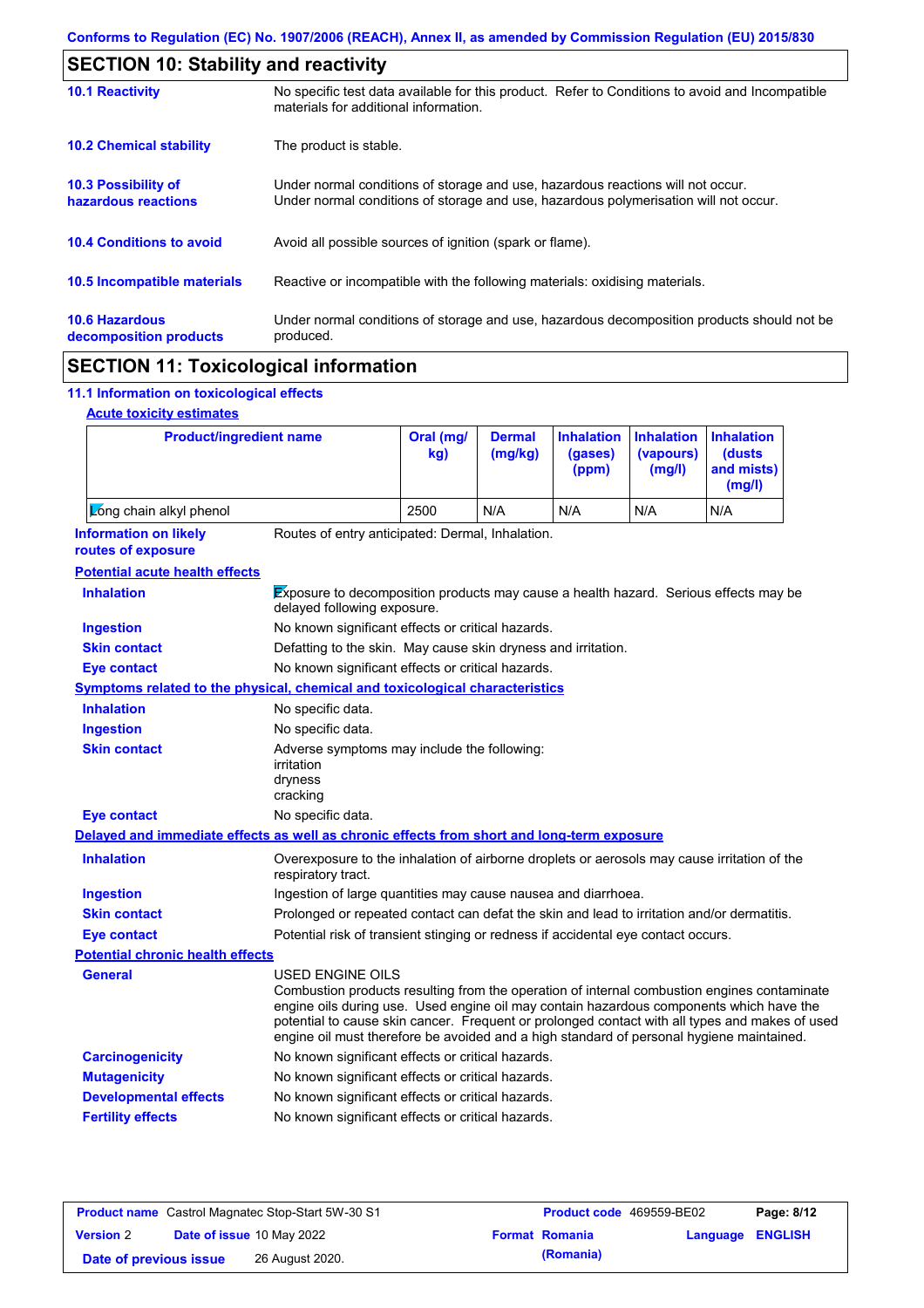### **SECTION 12: Ecological information**

### **12.1 Toxicity**

**Environmental hazards** Not classified as dangerous

#### **12.2 Persistence and degradability**

Expected to be biodegradable.

#### **12.3 Bioaccumulative potential**

This product is not expected to bioaccumulate through food chains in the environment.

| <b>12.4 Mobility in soil</b>                                  |                                                                      |
|---------------------------------------------------------------|----------------------------------------------------------------------|
| <b>Soil/water partition</b><br>coefficient (K <sub>oc</sub> ) | Not available.                                                       |
| <b>Mobility</b>                                               | Spillages may penetrate the soil causing ground water contamination. |

### **12.5 Results of PBT and vPvB assessment**

Product does not meet the criteria for PBT or vPvB according to Regulation (EC) No. 1907/2006, Annex XIII.

#### **12.6 Other adverse effects**

| <b>Other ecological information</b> | Spills may form a film on water surfaces causing physical damage to organisms. Oxygen |
|-------------------------------------|---------------------------------------------------------------------------------------|
|                                     | transfer could also be impaired.                                                      |

### **SECTION 13: Disposal considerations**

### **13.1 Waste treatment methods**

### **Product**

**Methods of disposal**

Where possible, arrange for product to be recycled. Dispose of via an authorised person/ licensed waste disposal contractor in accordance with local regulations.

### **Hazardous waste** Yes.

#### **European waste catalogue (EWC)**

| Waste code | <b>Waste designation</b>                                         |
|------------|------------------------------------------------------------------|
| $130205*$  | Imineral-based non-chlorinated engine, gear and lubricating oils |

However, deviation from the intended use and/or the presence of any potential contaminants may require an alternative waste disposal code to be assigned by the end user.

#### **Packaging**

| <b>Methods of disposal</b> | Where possible, arrange for product to be recycled. Dispose of via an authorised person/<br>licensed waste disposal contractor in accordance with local regulations.                                                                    |
|----------------------------|-----------------------------------------------------------------------------------------------------------------------------------------------------------------------------------------------------------------------------------------|
| <b>Special precautions</b> | This material and its container must be disposed of in a safe way. Empty containers or liners<br>may retain some product residues. Avoid dispersal of spilt material and runoff and contact with<br>soil, waterways, drains and sewers. |
| <b>References</b>          | Commission 2014/955/EU<br>Directive 2008/98/EC                                                                                                                                                                                          |

## **SECTION 14: Transport information**

|                                            | <b>ADR/RID</b>                                    | <b>ADN</b>     | <b>IMDG</b>                        | <b>IATA</b>                       |
|--------------------------------------------|---------------------------------------------------|----------------|------------------------------------|-----------------------------------|
| 14.1 UN number                             | Not regulated.                                    | Not regulated. | Not regulated.                     | Not regulated.                    |
| 14.2 UN proper<br>shipping name            |                                                   | ٠              |                                    |                                   |
| <b>14.3 Transport</b><br>hazard class(es)  |                                                   |                |                                    |                                   |
| 14.4 Packing<br>group                      |                                                   |                |                                    |                                   |
| 14.5<br><b>Environmental</b><br>hazards    | lNo.                                              | No.            | No.                                | No.                               |
|                                            | Product name Castrol Magnatec Stop-Start 5W-30 S1 |                | Product code 469559-BE02           | Page: 9/12                        |
| <b>Version 2</b><br>Date of previous issue | Date of issue 10 May 2022<br>26 August 2020.      |                | <b>Format Romania</b><br>(Romania) | <b>ENGLISH</b><br><b>Language</b> |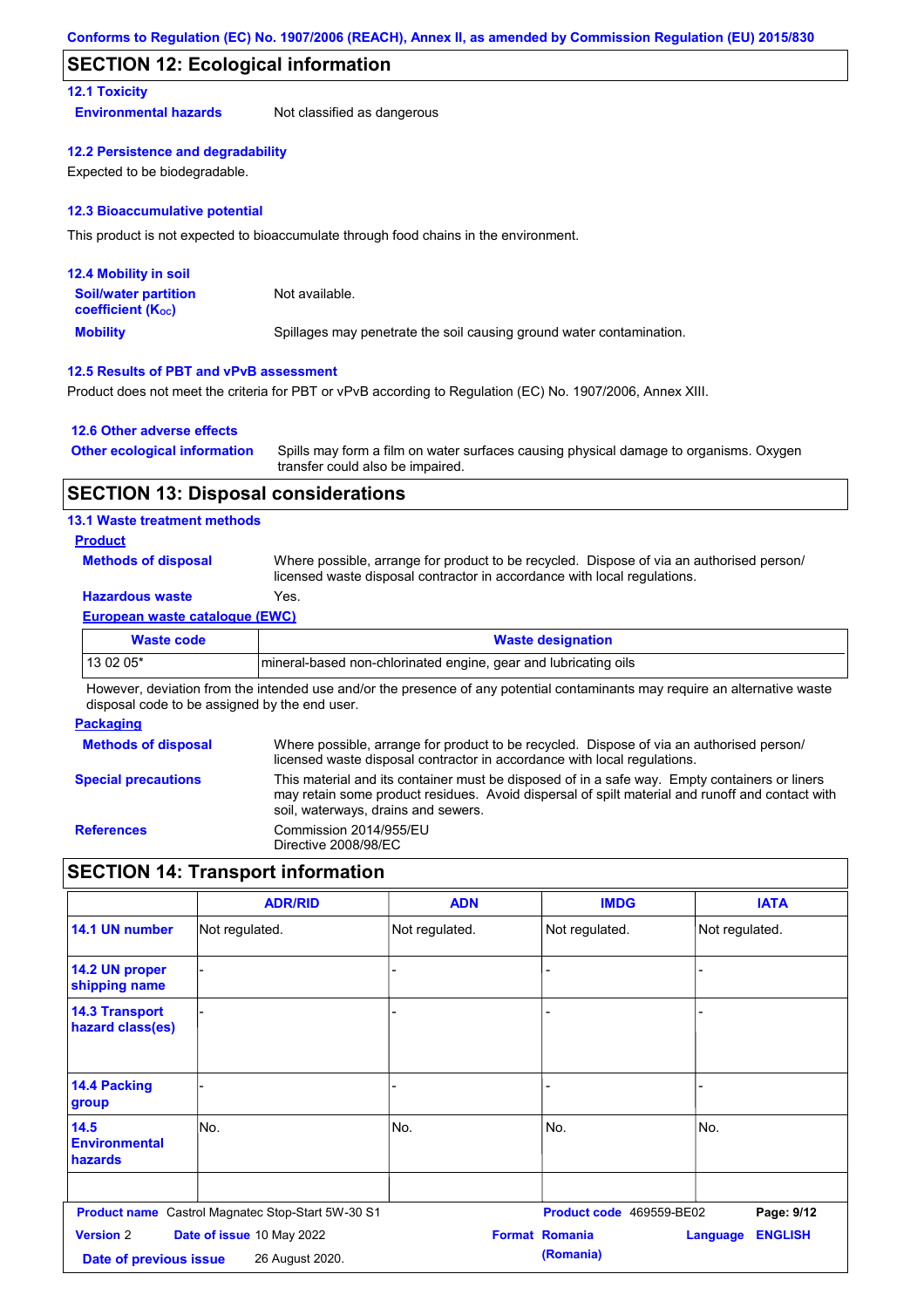| Conforms to Regulation (EC) No. 1907/2006 (REACH), Annex II, as amended by Commission Regulation (EU) 2015/830 |                                        |                                        |                                                                                                                                                                                           |  |
|----------------------------------------------------------------------------------------------------------------|----------------------------------------|----------------------------------------|-------------------------------------------------------------------------------------------------------------------------------------------------------------------------------------------|--|
| <b>SECTION 14: Transport information</b>                                                                       |                                        |                                        |                                                                                                                                                                                           |  |
| <b>Additional</b><br><b>information</b>                                                                        |                                        |                                        |                                                                                                                                                                                           |  |
|                                                                                                                |                                        |                                        |                                                                                                                                                                                           |  |
| <b>14.6 Special precautions for</b><br>user                                                                    | Not available.                         |                                        |                                                                                                                                                                                           |  |
| <b>14.7 Transport in bulk</b><br>according to IMO<br><b>instruments</b>                                        | Not available.                         |                                        |                                                                                                                                                                                           |  |
| <b>SECTION 15: Regulatory information</b>                                                                      |                                        |                                        |                                                                                                                                                                                           |  |
| 15.1 Safety, health and environmental regulations/legislation specific for the substance or mixture            |                                        |                                        |                                                                                                                                                                                           |  |
| EU Regulation (EC) No. 1907/2006 (REACH)                                                                       |                                        |                                        |                                                                                                                                                                                           |  |
| <b>Annex XIV - List of substances subject to authorisation</b>                                                 |                                        |                                        |                                                                                                                                                                                           |  |
| <b>Annex XIV</b>                                                                                               |                                        |                                        |                                                                                                                                                                                           |  |
| None of the components are listed.                                                                             |                                        |                                        |                                                                                                                                                                                           |  |
| <b>Substances of very high concern</b>                                                                         |                                        |                                        |                                                                                                                                                                                           |  |
| None of the components are listed.                                                                             |                                        |                                        |                                                                                                                                                                                           |  |
| EU Regulation (EC) No. 1907/2006 (REACH)                                                                       |                                        |                                        |                                                                                                                                                                                           |  |
| <b>Annex XVII - Restrictions</b><br>on the manufacture.<br>placing on the market<br>and use of certain         | Not applicable.                        |                                        |                                                                                                                                                                                           |  |
| dangerous substances,<br>mixtures and articles                                                                 |                                        |                                        |                                                                                                                                                                                           |  |
| <b>Other regulations</b>                                                                                       |                                        |                                        |                                                                                                                                                                                           |  |
| <b>REACH Status</b>                                                                                            | current requirements of REACH.         |                                        | The company, as identified in Section 1, sells this product in the EU in compliance with the                                                                                              |  |
| <b>United States inventory</b><br>(TSCA 8b)                                                                    |                                        | All components are active or exempted. |                                                                                                                                                                                           |  |
| <b>Australia inventory (AIIC)</b>                                                                              | All components are listed or exempted. |                                        |                                                                                                                                                                                           |  |
| <b>Canada inventory</b>                                                                                        | All components are listed or exempted. |                                        |                                                                                                                                                                                           |  |
| <b>China inventory (IECSC)</b>                                                                                 | All components are listed or exempted. |                                        |                                                                                                                                                                                           |  |
| <b>Japan inventory (CSCL)</b>                                                                                  | All components are listed or exempted. |                                        |                                                                                                                                                                                           |  |
| <b>Korea inventory (KECI)</b>                                                                                  | All components are listed or exempted. |                                        |                                                                                                                                                                                           |  |
| <b>Philippines inventory</b><br>(PICCS)                                                                        | At least one component is not listed.  |                                        |                                                                                                                                                                                           |  |
| <b>Taiwan Chemical</b><br><b>Substances Inventory</b><br>(TCSI)                                                | All components are listed or exempted. |                                        |                                                                                                                                                                                           |  |
| Ozone depleting substances (1005/2009/EU)                                                                      |                                        |                                        |                                                                                                                                                                                           |  |
| Not listed.                                                                                                    |                                        |                                        |                                                                                                                                                                                           |  |
| Prior Informed Consent (PIC) (649/2012/EU)<br>Not listed.                                                      |                                        |                                        |                                                                                                                                                                                           |  |
|                                                                                                                |                                        |                                        |                                                                                                                                                                                           |  |
| <b>Persistent Organic Pollutants</b><br>Not listed.                                                            |                                        |                                        |                                                                                                                                                                                           |  |
| EU - Water framework directive - Priority substances                                                           |                                        |                                        |                                                                                                                                                                                           |  |
| None of the components are listed.                                                                             |                                        |                                        |                                                                                                                                                                                           |  |
| <b>Seveso Directive</b>                                                                                        |                                        |                                        |                                                                                                                                                                                           |  |
| This product is not controlled under the Seveso Directive.                                                     |                                        |                                        |                                                                                                                                                                                           |  |
|                                                                                                                |                                        |                                        |                                                                                                                                                                                           |  |
| <b>15.2 Chemical safety</b><br>assessment                                                                      |                                        |                                        | A Chemical Safety Assessment has been carried out for one or more of the substances within<br>this mixture. A Chemical Safety Assessment has not been carried out for the mixture itself. |  |

| <b>Product name</b> Castrol Magnatec Stop-Start 5W-30 S1 |  | Product code 469559-BE02         |  | Page: 10/12           |                  |  |
|----------------------------------------------------------|--|----------------------------------|--|-----------------------|------------------|--|
| <b>Version 2</b>                                         |  | <b>Date of issue 10 May 2022</b> |  | <b>Format Romania</b> | Language ENGLISH |  |
| Date of previous issue                                   |  | 26 August 2020.                  |  | (Romania)             |                  |  |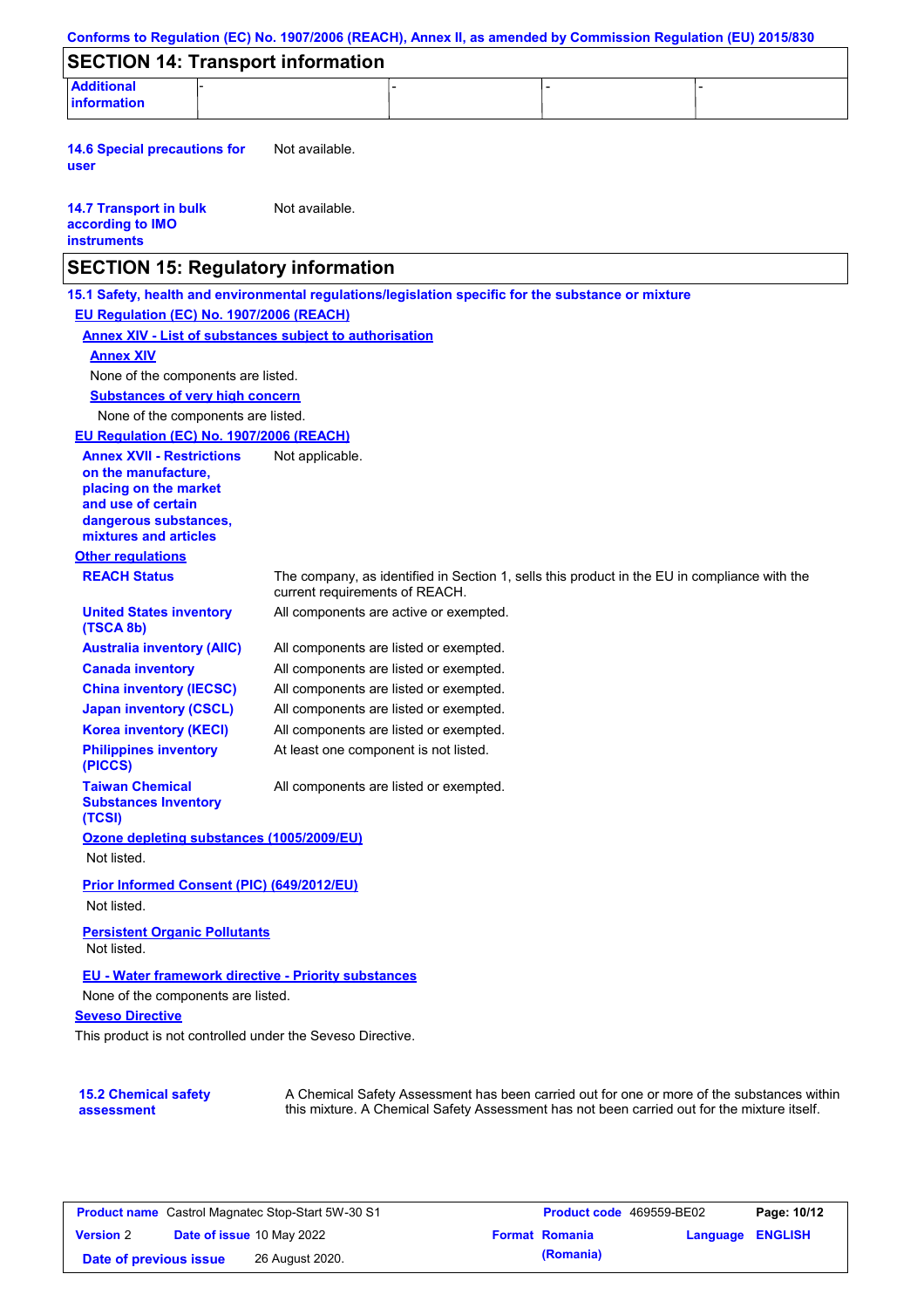## **SECTION 16: Other information**

| <b>Abbreviations and acronyms</b> | ADN = European Provisions concerning the International Carriage of Dangerous Goods by<br>Inland Waterway                                   |
|-----------------------------------|--------------------------------------------------------------------------------------------------------------------------------------------|
|                                   | ADR = The European Agreement concerning the International Carriage of Dangerous Goods by                                                   |
|                                   | Road                                                                                                                                       |
|                                   | ATE = Acute Toxicity Estimate                                                                                                              |
|                                   | BCF = Bioconcentration Factor                                                                                                              |
|                                   | CAS = Chemical Abstracts Service                                                                                                           |
|                                   | CLP = Classification, Labelling and Packaging Regulation [Regulation (EC) No. 1272/2008]                                                   |
|                                   | CSA = Chemical Safety Assessment                                                                                                           |
|                                   | CSR = Chemical Safety Report                                                                                                               |
|                                   | DMEL = Derived Minimal Effect Level                                                                                                        |
|                                   | DNEL = Derived No Effect Level                                                                                                             |
|                                   | EINECS = European Inventory of Existing Commercial chemical Substances                                                                     |
|                                   | ES = Exposure Scenario                                                                                                                     |
|                                   | EUH statement = CLP-specific Hazard statement                                                                                              |
|                                   | EWC = European Waste Catalogue                                                                                                             |
|                                   | GHS = Globally Harmonized System of Classification and Labelling of Chemicals                                                              |
|                                   | IATA = International Air Transport Association                                                                                             |
|                                   | IBC = Intermediate Bulk Container                                                                                                          |
|                                   | IMDG = International Maritime Dangerous Goods                                                                                              |
|                                   | LogPow = logarithm of the octanol/water partition coefficient                                                                              |
|                                   | MARPOL = International Convention for the Prevention of Pollution From Ships, 1973 as                                                      |
|                                   | modified by the Protocol of 1978. ("Marpol" = marine pollution)                                                                            |
|                                   | OECD = Organisation for Economic Co-operation and Development                                                                              |
|                                   | PBT = Persistent, Bioaccumulative and Toxic                                                                                                |
|                                   | <b>PNEC</b> = Predicted No Effect Concentration<br>REACH = Registration, Evaluation, Authorisation and Restriction of Chemicals Regulation |
|                                   |                                                                                                                                            |
|                                   | [Regulation (EC) No. 1907/2006]<br>RID = The Regulations concerning the International Carriage of Dangerous Goods by Rail                  |
|                                   | RRN = REACH Registration Number                                                                                                            |
|                                   | SADT = Self-Accelerating Decomposition Temperature                                                                                         |
|                                   | SVHC = Substances of Very High Concern                                                                                                     |
|                                   | STOT-RE = Specific Target Organ Toxicity - Repeated Exposure                                                                               |
|                                   | STOT-SE = Specific Target Organ Toxicity - Single Exposure                                                                                 |
|                                   | $TWA = Time weighted average$                                                                                                              |
|                                   | $UN = United Nations$                                                                                                                      |
|                                   | UVCB = Complex hydrocarbon substance                                                                                                       |
|                                   | VOC = Volatile Organic Compound                                                                                                            |
|                                   | vPvB = Very Persistent and Very Bioaccumulative                                                                                            |
|                                   | Varies = may contain one or more of the following 64741-88-4 / RRN 01-2119488706-23,                                                       |
|                                   | 64741-89-5 / RRN 01-2119487067-30, 64741-95-3 / RRN 01-2119487081-40, 64741-96-4/ RRN                                                      |
|                                   | 01-2119483621-38, 64742-01-4 / RRN 01-2119488707-21, 64742-44-5 / RRN                                                                      |
|                                   | 01-2119985177-24, 64742-45-6, 64742-52-5 / RRN 01-2119467170-45, 64742-53-6 / RRN                                                          |
|                                   | 01-2119480375-34, 64742-54-7 / RRN 01-2119484627-25, 64742-55-8 / RRN                                                                      |
|                                   | 01-2119487077-29, 64742-56-9 / RRN 01-2119480132-48, 64742-57-0 / RRN                                                                      |
|                                   | 01-2119489287-22, 64742-58-1, 64742-62-7 / RRN 01-2119480472-38, 64742-63-8,                                                               |
|                                   | 64742-65-0 / RRN 01-2119471299-27, 64742-70-7 / RRN 01-2119487080-42, 72623-85-9 /                                                         |
|                                   | RRN 01-2119555262-43, 72623-86-0 / RRN 01-2119474878-16, 72623-87-1 / RRN                                                                  |
|                                   | 01-2119474889-13                                                                                                                           |

**Procedure used to derive the classification according to Regulation (EC) No. 1272/2008 [CLP/GHS]**

| <b>Classification</b>                                                           |                                           | <b>Justification</b>                                                                                                                                           |
|---------------------------------------------------------------------------------|-------------------------------------------|----------------------------------------------------------------------------------------------------------------------------------------------------------------|
| Not classified.                                                                 |                                           |                                                                                                                                                                |
| <b>Full text of abbreviated H</b><br><b>statements</b>                          | H304<br>H317<br>H373                      | May be fatal if swallowed and enters airways.<br>May cause an allergic skin reaction.<br>May cause damage to organs through prolonged or repeated<br>exposure. |
| <b>Full text of classifications</b><br>[CLP/GHS]                                | Asp. Tox. 1<br>Skin Sens, 1B<br>STOT RE 2 | <b>ASPIRATION HAZARD - Category 1</b><br>SKIN SENSITISATION - Category 1B<br>SPECIFIC TARGET ORGAN TOXICITY - REPEATED<br><b>EXPOSURE - Category 2</b>         |
| <b>History</b>                                                                  |                                           |                                                                                                                                                                |
| Date of issue/ Date of<br>revision                                              | 10/05/2022.                               |                                                                                                                                                                |
| Date of previous issue                                                          | 26/08/2020.                               |                                                                                                                                                                |
| <b>Prepared by</b>                                                              | <b>Product Stewardship</b>                |                                                                                                                                                                |
| $\nabla$ Indicates information that has changed from previously issued version. |                                           |                                                                                                                                                                |
| <b>Notice to reader</b>                                                         |                                           |                                                                                                                                                                |

| <b>Product name</b> Castrol Magnatec Stop-Start 5W-30 S1 |  | <b>Product code</b> 469559-BE02  |  | Page: 11/12           |                         |  |
|----------------------------------------------------------|--|----------------------------------|--|-----------------------|-------------------------|--|
| <b>Version 2</b>                                         |  | <b>Date of issue 10 May 2022</b> |  | <b>Format Romania</b> | <b>Language ENGLISH</b> |  |
| Date of previous issue                                   |  | 26 August 2020.                  |  | (Romania)             |                         |  |